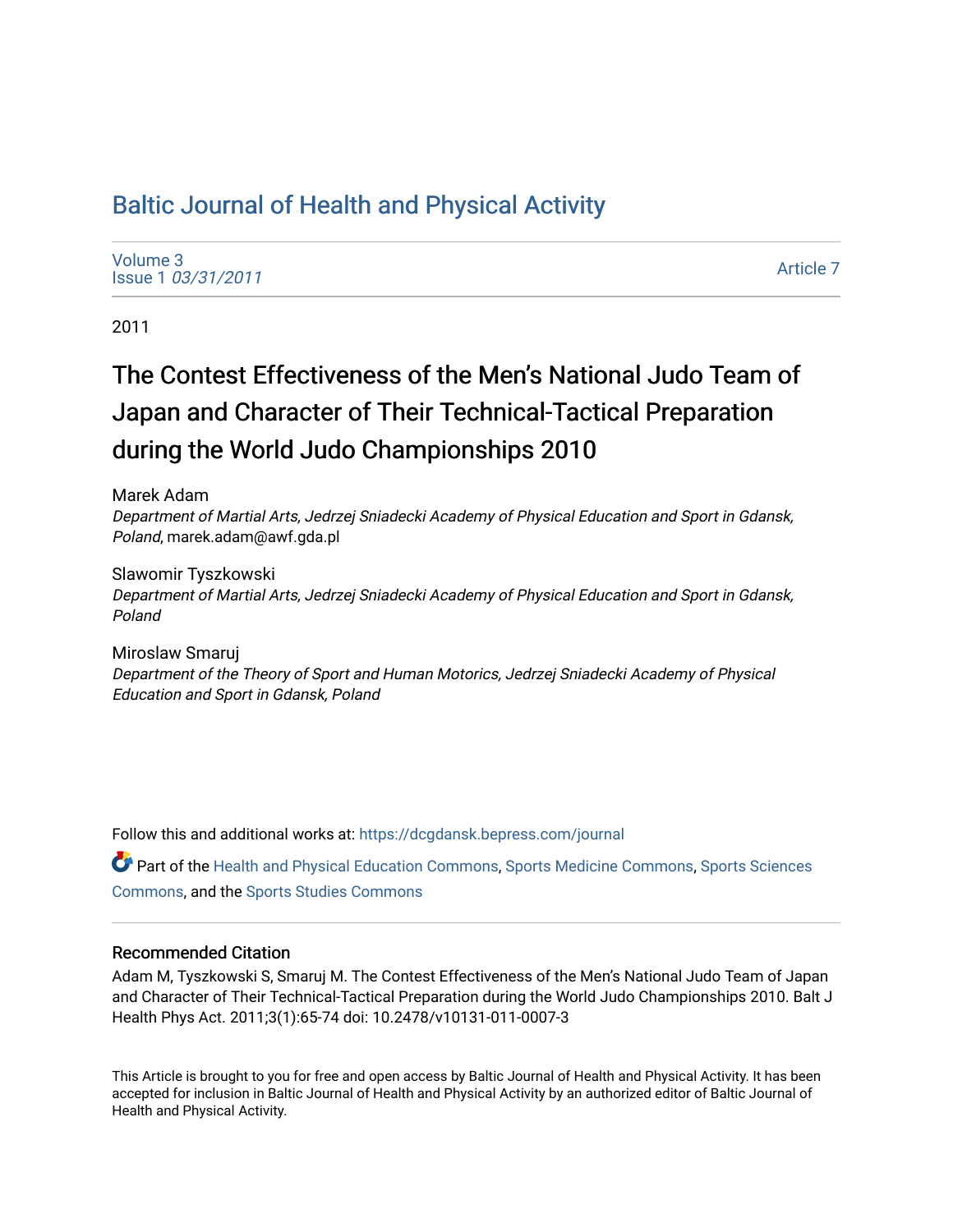|                                                                                                      | <b>The Contest Effectiveness</b><br>of the Men's National Judo Team of Japan, and<br><b>Character of Their Technical-Tactical Preparation</b><br>during the World Judo Championships 2010                                                                                                                                                                                                                                                                                |
|------------------------------------------------------------------------------------------------------|--------------------------------------------------------------------------------------------------------------------------------------------------------------------------------------------------------------------------------------------------------------------------------------------------------------------------------------------------------------------------------------------------------------------------------------------------------------------------|
|                                                                                                      | DOI: 10.2478/v10131-011-0007-3                                                                                                                                                                                                                                                                                                                                                                                                                                           |
| <b>Authors' Contribution:</b><br>A - Study Design<br>B - Data Collection<br>C - Statistical Analysis | Marek Adam <sup>1 (A,B,C,D,F)</sup> , Sławomir Tyszkowski <sup>1 (A,B,C,D,E,F,G)</sup> ,<br>Mirosław Smaruj <sup>2 (A,B,C,F)</sup>                                                                                                                                                                                                                                                                                                                                       |
| D - Data Interpretation<br>E - Manuscript Preparation<br>F - Literature Search                       | Jedrzej Sniadecki Academy of Physical Education and Sport in Gdansk, Poland,<br>Department of Martial Arts                                                                                                                                                                                                                                                                                                                                                               |
| G - Funds Collection                                                                                 | 2<br>Jedrzej Sniadecki Academy of Physical Education and Sport in Gdansk, Poland,<br>Department of the Theory of Sport and Human Motorics                                                                                                                                                                                                                                                                                                                                |
|                                                                                                      | Key words: judo, indices, technique, tactics.                                                                                                                                                                                                                                                                                                                                                                                                                            |
|                                                                                                      | <b>Abstract</b>                                                                                                                                                                                                                                                                                                                                                                                                                                                          |
| <b>Background:</b>                                                                                   | The aim of our research was to determine the contest effectiveness of Japanese judo<br>competitors and to state the quantitative an qualitative indices of the tactical-technical<br>preparation (PTT). The values of these indices may be used for controlling the                                                                                                                                                                                                      |
| <b>Material/Methods:</b>                                                                             | process of special preparation.<br>Medal classification of the national teams from all Olympic Games and World<br>Championships, and contest effectiveness of the national teams during 2007–2010<br>were determined. The analysis of PTT indices of 16 Japanese competitors was                                                                                                                                                                                         |
|                                                                                                      | carried out. They fought 78 contests during the World Championships 2010.<br>Predominant techniques were described. The selected indices have been assessed.<br><b>Results:</b> Japanese competitors prevailed over their opponents in the men's group during the<br>Olympic Games and the World Championships. After changing sport rules in judo,<br>they overcame their poor performance within 2007–2009, and they have become                                       |
| <b>Conclusions:</b>                                                                                  | leaders in world's judo. Japanese competitors are highly effective in leg throws,<br>especially in such throws as: uchimata, osoto gari, and kouchi gari as well as seoi<br>nage (although this throw is a hand technique). They executed throws forwards and<br>mainly by means of pivot. Japanese competitors had a positive value of activity<br>indices and high indices of defense.<br>Sport results achieved by Japanese judo competitors prove their high contest |
|                                                                                                      | performance and the dominating position in judo competitions. Among their<br>dominating techniques, we can see leg techniques performed by pivoting and<br>breaking balance forwards on toes. They are also effective in executing grappling<br>techniques such as holdings (immobilizations) for example. During the World<br>Championships in 2010 Japanese competitors were characterized by a positive value<br>of activity indices and high indices of defence.     |

Word count: 3176 Tables: 5

Received: January 2011 Accepted: March 2011 Published: March 2011

Corresponding Author:

Dr Marek Adam

Figures: 7 References: 16

Academy of Physical Education and Sport Dep. Of Martial Arts, 80-336 Gdańsk, Poland, ul. K. Górskiego 1 Phone: +4858 554-71-72, e-mail: awfadammarek@wp.pl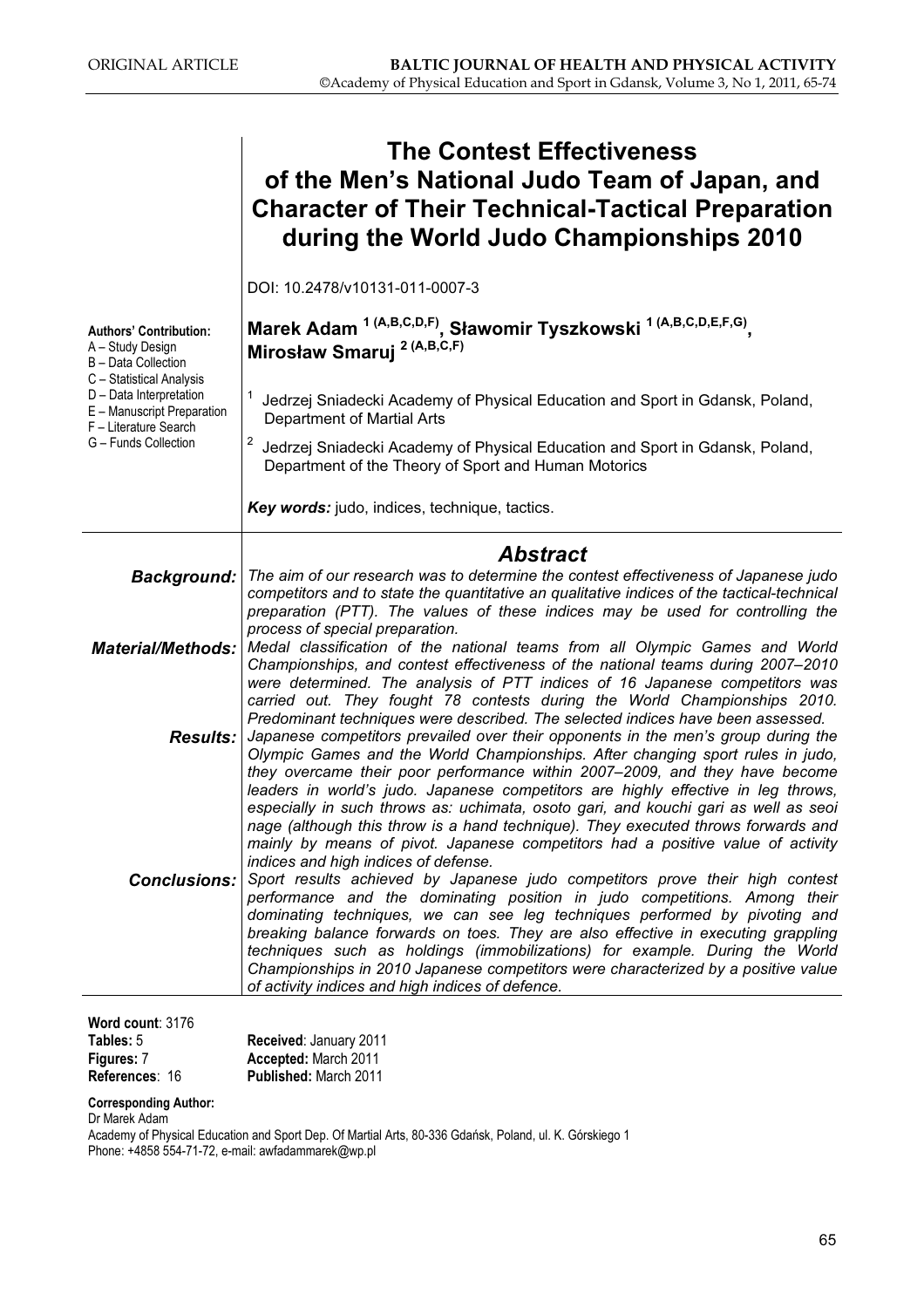# **Introduction**

Judo, or the Way by Gentleness, an ideal of physical exercise and a reliable system of selfdefense, was specially created from traditional Japanese martial arts [1]. In 1882 Kano Jigoro founded the Kodokan to teach judo to others. Within a few years, the number of students rapidly increased. They came from all over Japan, many having left jujutsu to train with Kano Jigoro. Eventually, judo displaced jujutsu in Japan, and no one any longer speaks of jujutsu as a contemporary art in Japan, although the word has survived overseas [1].

For many years Japanese judo teachers have created forms and methods of judo training, based on the principle of maximum efficiency in the techniques of attack and defense [1]. Although Japanese judokas are always well prepared technically for a competition, in many world championships and Olympic Games they lost to players from Europe, America and Asia. During the 3rd World Championships in Paris (open weight category only), a Dutchman Anton Geesink defeated Koji Sone – a World and Japan champion. That defeat was a sensation, because it overturned the view that Japanese competitors cannot be defeated in a judo contest. Additionally, that event resulted in introduction of weight categories in judo in Olympic Games and world championships. Japanese competitors dominated in many judo tournaments, but many competitors from other countries emerged and they also achieved the titles of world and Olympic champions (Ruska, Totikashvili, Rodrigez, Seisenbacher, Aurelio, Kovac, Legień, Nastula, Kubacki, and others). During the World Championships in Brazil in 2007, the Japanese won only two medals (the bronze in under 73 kg category, and the gold in the open category). That result was a defeat for Japan's judokas, and they were ranked at the  $6<sup>th</sup>$  position. When the World Championships in the open category were organized in France in 2008, all the Japanese competitors were knocked out just in the first elimination contest. The same situation occurred in Rotterdam in 2009 during the World Championships when the Japanese won two medals only (the silver under 60 kg and the bronze under 100 kg) and reached the 9th position, the worst result in world championships contests they have ever participated. In 2009 during team world championships Japan's judo team secured their  $5<sup>th</sup>$ position, behind the teams from Georgia, Uzbekistan, Russia and Brazil. In 2010 new rules were introduced which prohibited competitors from direct grasping opponent's legs. Such throws are only allowed in form of counterattack and combinations. Those changes were aimed at reducing the number of the competitors who executed techniques which are originated beyond the accepted judo throws classification. The changes were also to "upright" the postures of competitors who cannot grasp opponent's legs.<sup>1</sup> During the World Championships in Tokyo in 2010, the Japanese men's judo team won nine medals, including four gold ones; they outdistanced the other teams and got the  $1<sup>st</sup>$  rank. In this year the Japanese defeated the national team of Brazil in the final contest during World Judo Championships.

In this paper we have presented all the sport results which Japanese men's teams achieved in recent six competitions in the Olympic Games and the World Championships. The dominant techniques have been determined as well as the values of the indices of technical-tactical preparation of the Japanese competitors, which they got during the World Championships in 2010.

The aim of our research was to determine the contest effectiveness of Japanese judo competitors and to state the quantitative an qualitative indices of the tactical-technical preparation (PTT). The values of these indices may be used for controlling the process of special preparation.

# Material and Methods

Medal classifications of the Olympic Games (1964-2008) and the World Championships (1956-2010) of the best men's teams have been carried out. The assessment of the contest

<sup>1</sup> Cf. http://www.ijf.org/ and http://www.eju.net/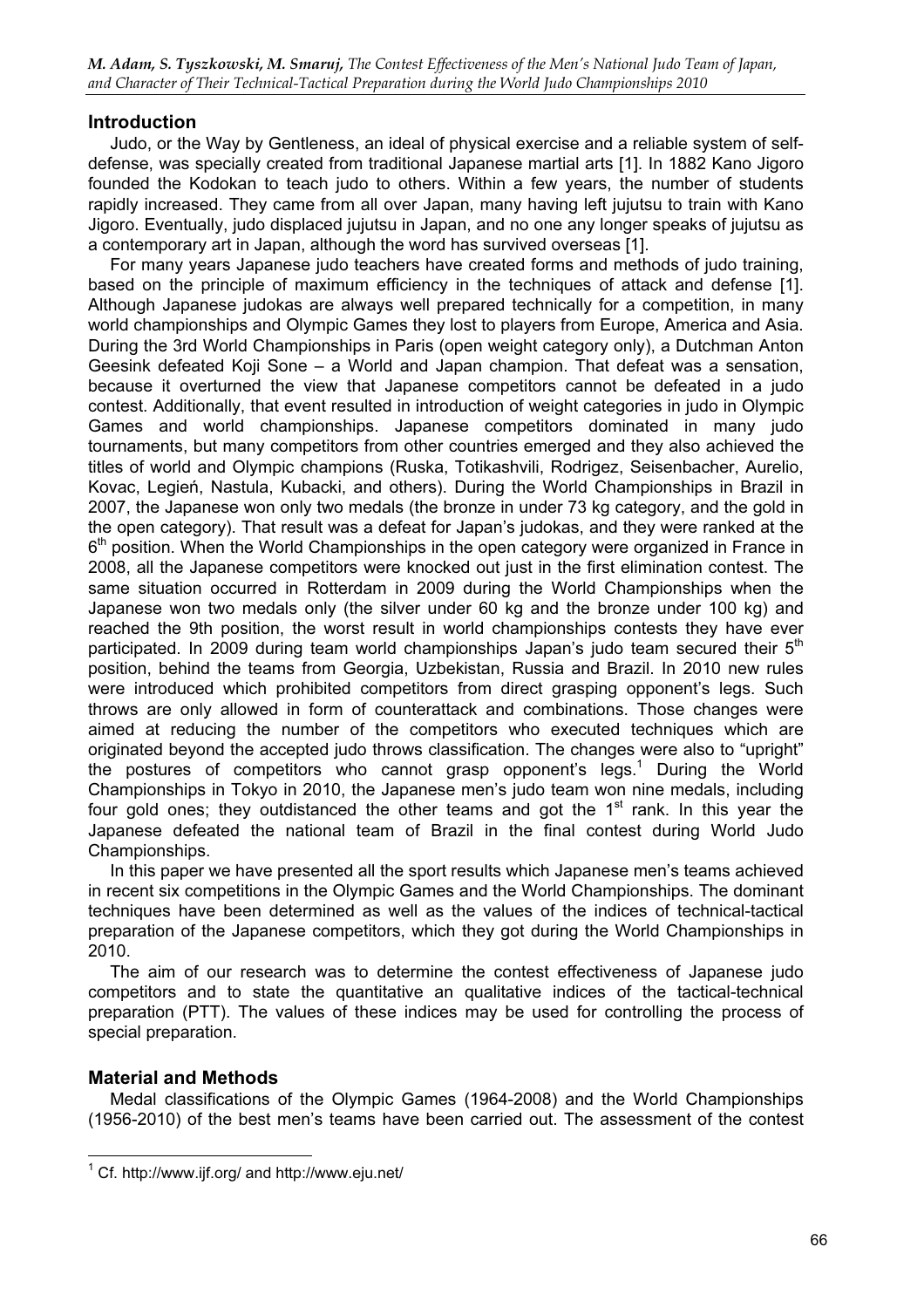effectiveness of the national teams within 2007-2010 was also presented. That effectiveness was determined by three criteria, namely: the values of won medals, the total sum of points scored according to taken places (1<sup>st</sup> place – 9, 2<sup>nd</sup> place – 5, 3<sup>rd</sup> place –3, 5<sup>th</sup> place – 1), the number of points per one competitor.

During the World Championships in 2010, 78 contests fought by 16 Japanese were recorded. The contests were recorded by means of standard audio-video equipment. The film material was graphically processed in order to determine the features of technical-tactical preparation [2]. The Japanese competitors' dominant techniques were determined by three criteria: the number of attacks performed by ippon, the number of all effective attacks, and points scored in one contest. The effectiveness of group techniques and ways of performing throws (forwards, backwards, pivot, without pivot) were shown by scored points in one contest (Sa). The values of indices of activity and effectiveness (both in attack and defense) characteristic of the Japanese were carried out (So).

Determining the contest effectiveness as well as the dominant techniques the following formula has been used:  $K = K1 + K2 + K3$ 

where:

 $K$  – final classification,

K1 – according to the first criterion classification

K2 – according to the second criterion classification

K3 – according to the third criterion classification

If we have the same K1+K2+ K3 sum of points, consecutive places will be determined by a higher place in K1 ranking, then K2 and K3 finally.

#### Estimation of the activity indices

Activity is one of the analyzed parameters which allows finding differences in the frequency of attacks performed by a competitor and his opponents. The value of this index should relate to the competitor's efficiency and his physical preparation. The activity index can be determined by the following formula:

$$
Aa = sum of A/n
$$
  

$$
Ao = sum of a/n
$$
  

$$
A = Aa - Ao
$$

where:

Aa – activity of attack A sum – the number of recorded attacks of competitor n – the number of analyzed contests Ao – activity of defense a sum – the number of recorded opponents' attacks A – activity index

#### Estimation of the effectiveness indices

The frequency of effectively performed techniques can be assessed by using consecutive PTT coefficients. Effectiveness of attack and effectiveness of defense, it is a proportion between attempt and successful attacks. The values of these parameters can be determined by analyzing the attack and defense activities, following the formulas:

Ea = AS sum / AP sum (x 100%)

where:

Ea – effectiveness of attack AS sum – sum of effective attacks AP sum – sum of all attacks performed by the examined competitors

and:

Eo = 1 (100 %) – As sum / Ap sum (x 100%)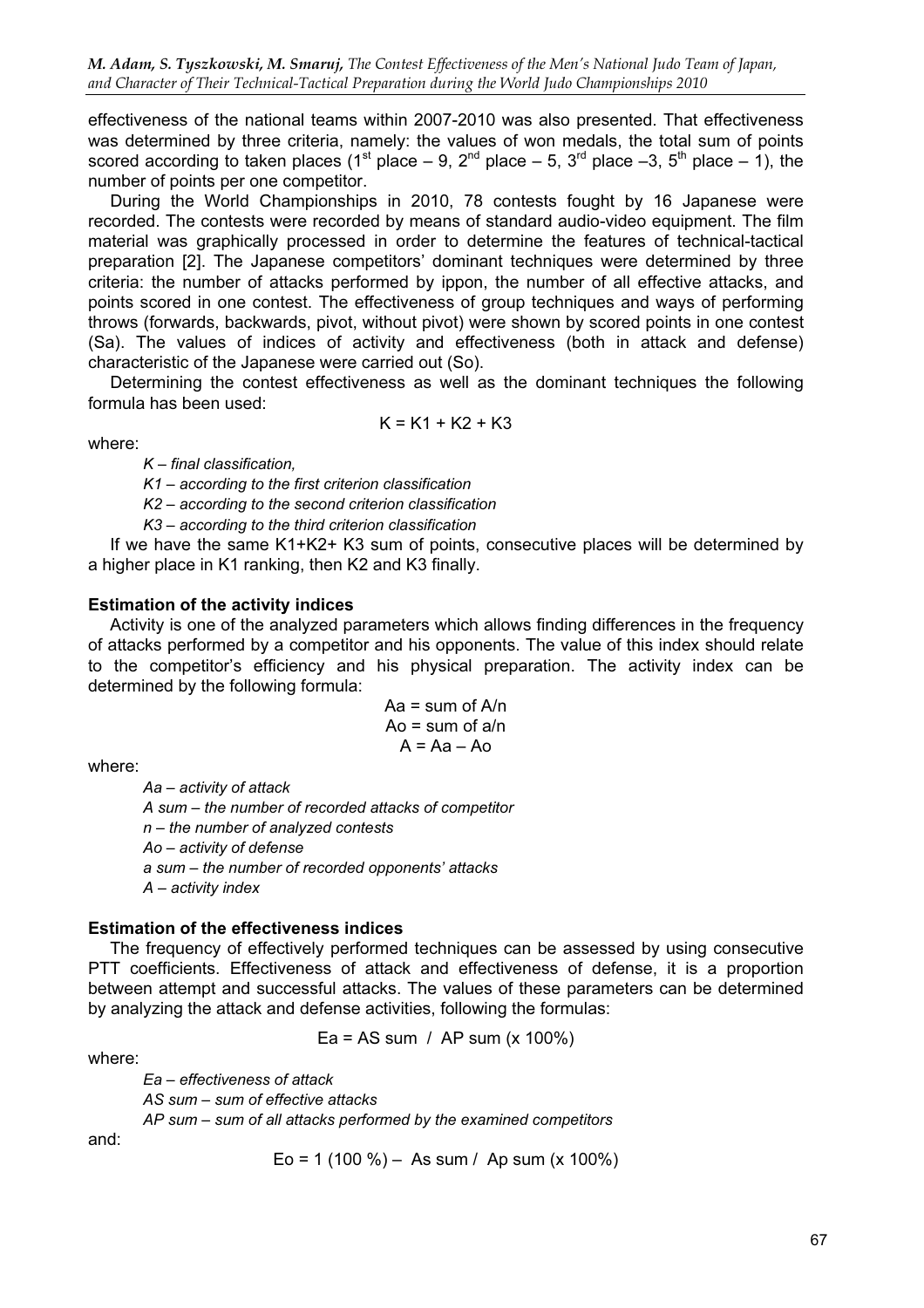where:

Eo – effectiveness of defense 1 (100%) – the value of defense prior to contests As sum – sum of effective attacks, performed by the examined competitors' opponents Ap sum – sum of all attacks, performed by the examined competitors' opponents.

The effectiveness of the classifications of judo techniques groups was shown by average scores obtained in one contest (Sa).

The effectiveness indices can be determined by analyzing referee judgments (scored points) of efficiently executed techniques and points lost (opponents efficient attacks) calculated per one contest. We calculate it as follows:

 $Sa = 5 \times M + 7 \times M + 10 \times M / n$ 

where:

Sa – attack efficiency index

5, 7, 10 – scored points at efficient attacks (yuko, waza ari, ippon)

M – number of effective attacks, performed by the examined judokas

n – number of the analyzed contest

So – defense efficiency index (opponents' efficiency attack)

m – number of effective attacks, performed by the opponents

S – efficiency index (final efficiency)

Names, classification and spelling have been given in accordance with the Kodokan dictionary [3].

### **Results**

The number of medals won by Japanese competitors during the Olympic Games and the World Championships gives them the first place among the national teams participating in those tournaments. The sequence of the first five teams is the same both in the Olympic Games and in the World Championships. Korea, France, Holland are among the best men's judo teams and Poland's team also takes high position (Tables 1 and 2).

In recent years, after the collapse of the USSR, new teams such as Georgia, Russia, Uzbekistan, Ukraine, Azerbaijan and others have also played a important role in judo competitions (Table 3).

During the Olympic Games Japan's national team won twice more gold medals than Korea's and France's teams altogether. Poland's team got the 6th place; they won the last medal during the 1996 Olympic Games (Table 1).

During the World Championships Japan's competitors won over twice more gold medals than competitors from Korea and France. Poland's team took the  $9<sup>th</sup>$  place (Table 2).

During the World Championships in Rio de Janeiro in 2007 Japan's national teams lost competitions; they won only two medals, one gold and one bronze, and were classified at the 6th position; while Brazil's national team won 3 gold medals and one bronze medal. During the Olympic Games in Beijing in 2008 Japanese competitors kept their 1<sup>st</sup> place, and with two gold medals they prevailed over Korea's team, which won one gold and two silver medals. In 2008 in Levallois – France, the World Championships were played in the open category, all the Japanese competitors lost their contests in the eliminations. During, next championships held in Rotterdam in 2009, the Japanese won two medals: one silver and one bronze, and they were classified at the 9<sup>th</sup> place. It was the worst result of Japanese judo competitors during all Olympic games and world championships tournaments.

Following the most important changes in judo sport rules in 2010, Japan's team was the best one. Japanese competitors are very effective and have high frequency in attempting throws. The most effective leg throws were as follows: uchimata, osoto gari, kouchi gari, ashi guruma, sasae tsurikomi ashi. They also often attempted: Deashi barai, ouchi gari and kosoto gari. Seoi nage and tai otoshi were the hand throws which were also often attempted by the Japanese. Japanese judo players also effectively executed harai goshi and sode tsurikomi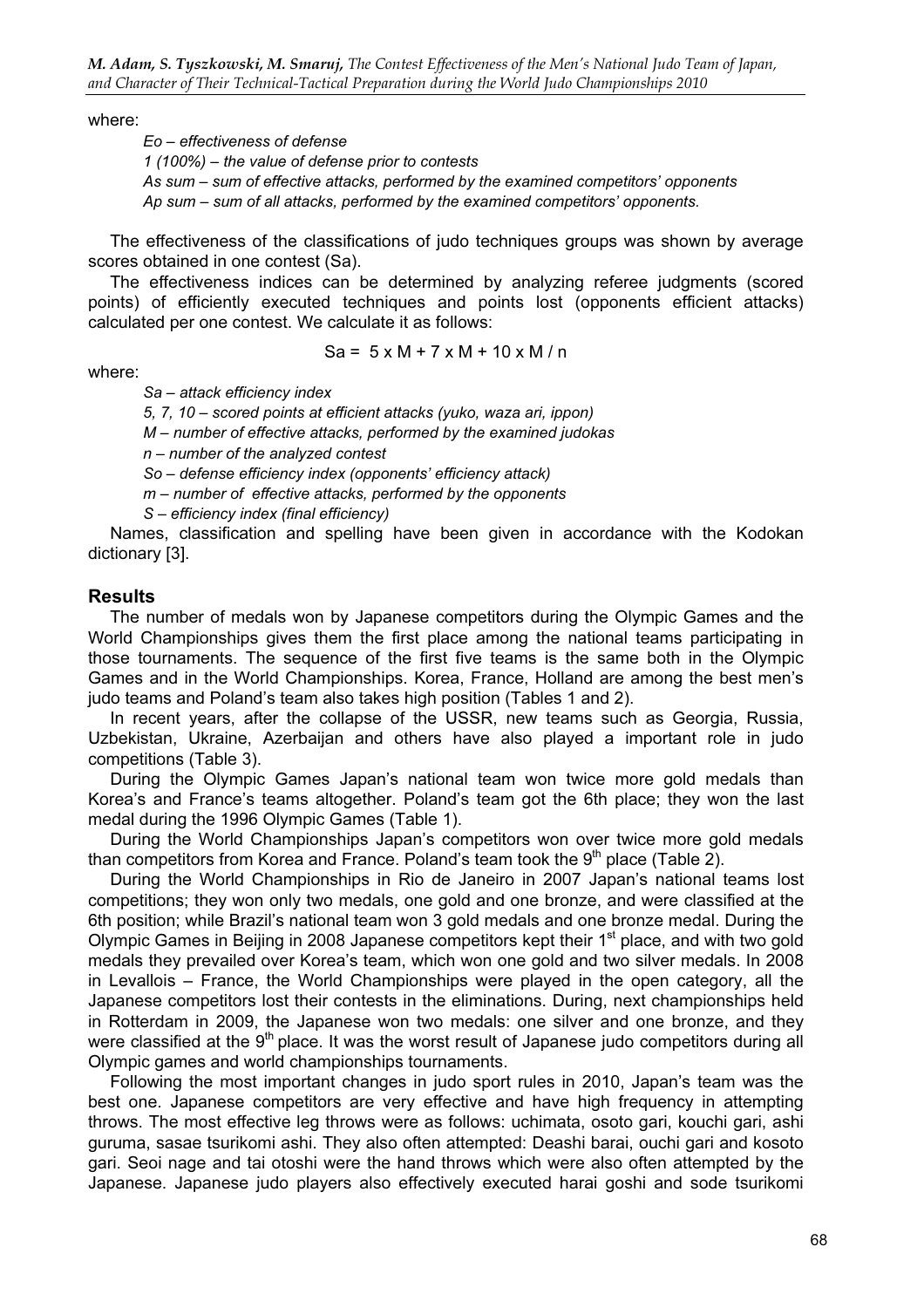goshi, the throws from the hip group throws (Figures 1–2, Table 4). They highly prevailed over their opponents in grappling techniques as some immobilization techniques: kesa gatame and kuzure kami shiho gatame (Figures 1–3, Table4). They effectively perform the forwards throws by pivoting and breaking opponent's balance to the front direction (Figures 4–5). The Japanese judokas' opponents performed throwing techniques less effectively, but at executing sutemi waza, they were more effective with throws as: tani otoshi and uki waza. They also presented high effectiveness performing hand throws such as seoi nage and a remarkable number of attempts with seoi nage (Figure 2, Table 4). The throws without pivoting (Figure 4) were among the most effective ones. They often attempted leg throws such as kouchi gari, uchimata, deashi barai but with little effect. As for grappling techniques, Japanese competitors' opponents often surprised them by performing kansetsu waza (Figure 3).

Japan's competitors had positive indices of activity, prevailing over their opponents in the frequency of attacks  $A = +0.82$  (Figure 6). They also had higher effectiveness in attack and in defense. The values of those indices were Ea = 8.4% and Eo = 97% respectively (Figure 7).

| Place | Teams   | Gold medals | Silver medals | Bronze medals | Total medals |
|-------|---------|-------------|---------------|---------------|--------------|
|       | Japan   |             |               |               |              |
|       | Korea   |             |               |               |              |
|       | France  |             |               | כו            | 26           |
|       | USSR*   |             |               | ں ا           | دے           |
|       | Holland |             |               |               |              |
|       | Poland  |             |               |               |              |

Tab. 1. Medal ranking of men's teams at the Olympic Games 1964-2008

|  |  |  |  | Tab. 2. Medal ranking of men's teams in the World Championships 1956-2010 |
|--|--|--|--|---------------------------------------------------------------------------|
|  |  |  |  |                                                                           |

| Place | Teams   | Gold medals | Silver medals | Bronze medals | Total medals |
|-------|---------|-------------|---------------|---------------|--------------|
|       | Japan   | 80          |               | 44            | 167          |
|       | Korea   | 19          |               | 29            | 55           |
|       | France  |             | 15            | 20            |              |
|       | USSR*   |             |               | 33            | 56           |
|       | Holland |             |               |               | 28           |
|       | Poland  |             |               |               |              |

\* competitors from the USSR (the Union of Soviet Socialist Republics) took part in the above said tournaments in 1964-1991

| Tab. 3. Contest effectiveness of the men's teams in the World Championships and the Olympic |  |  |  |  |  |
|---------------------------------------------------------------------------------------------|--|--|--|--|--|
| Games in 2007-2010                                                                          |  |  |  |  |  |

| Position (K)                  |             | $\mathbf 2$  | 3           | 4           | 5              |
|-------------------------------|-------------|--------------|-------------|-------------|----------------|
| K1-K2-K3                      | $1 - 1 - 1$ | $2 - 2 - 2$  | $2 - 3 - 3$ | $4 - 4 - 4$ | $4 - 4 - 5$    |
| World Championships 2007      | <b>BRA</b>  | <b>GEO</b>   | <b>FRA</b>  | <b>NED</b>  | <b>JPN</b>     |
| Position (K)                  |             | 2            | 3           | 4           | 5              |
| K1-K2-K3                      | $2 - 1 - 3$ | $1 - 2 - 4$  | $3 - 3 - 5$ | $4 - 4 - 8$ | $4 - 5 - 8$    |
| Olympic Games 2008            | <b>KOR</b>  | <b>JPN</b>   | <b>AZE</b>  | <b>GEO</b>  | <b>MGL</b>     |
| Position (K)                  |             | 2            | 3           | 4           | 4              |
| K1-K2-K3                      | $1 - 1 - 3$ | $2 - 2 - 1$  | $3 - 3 - 2$ | $4 - 4 - 4$ | $4 - 4 - 4$    |
| World Open Championships 2008 | <b>FRA</b>  | <b>RUS</b>   | <b>POL</b>  | <b>NED</b>  | <b>HUN</b>     |
| Position (K)                  |             | 2            | 3           | 3           | $5 - 5$        |
| K1-K2-K3                      | $1 - 1 - 1$ | $2 - 2 - 2$  | $3 - 3 - 4$ | $3 - 3 - 4$ | $3 - 5 - 6$    |
| World Championships 2009      | <b>KOR</b>  | <b>RUS</b>   | <b>UKR</b>  | <b>KAZ</b>  | <b>MGL-FRA</b> |
| Position (K)                  |             | $\mathbf{2}$ | 3           | 4           | 5              |
| K1-K2-K3                      | $1 - 1 - 1$ | $2 - 2 - 4$  | $4 - 3 - 6$ | $4 - 7 - 2$ | $3 - 4 - 7$    |
| World Championships 2010      | JPN         | <b>FRA</b>   | <b>UZB</b>  | <b>GRE</b>  | <b>KOR</b>     |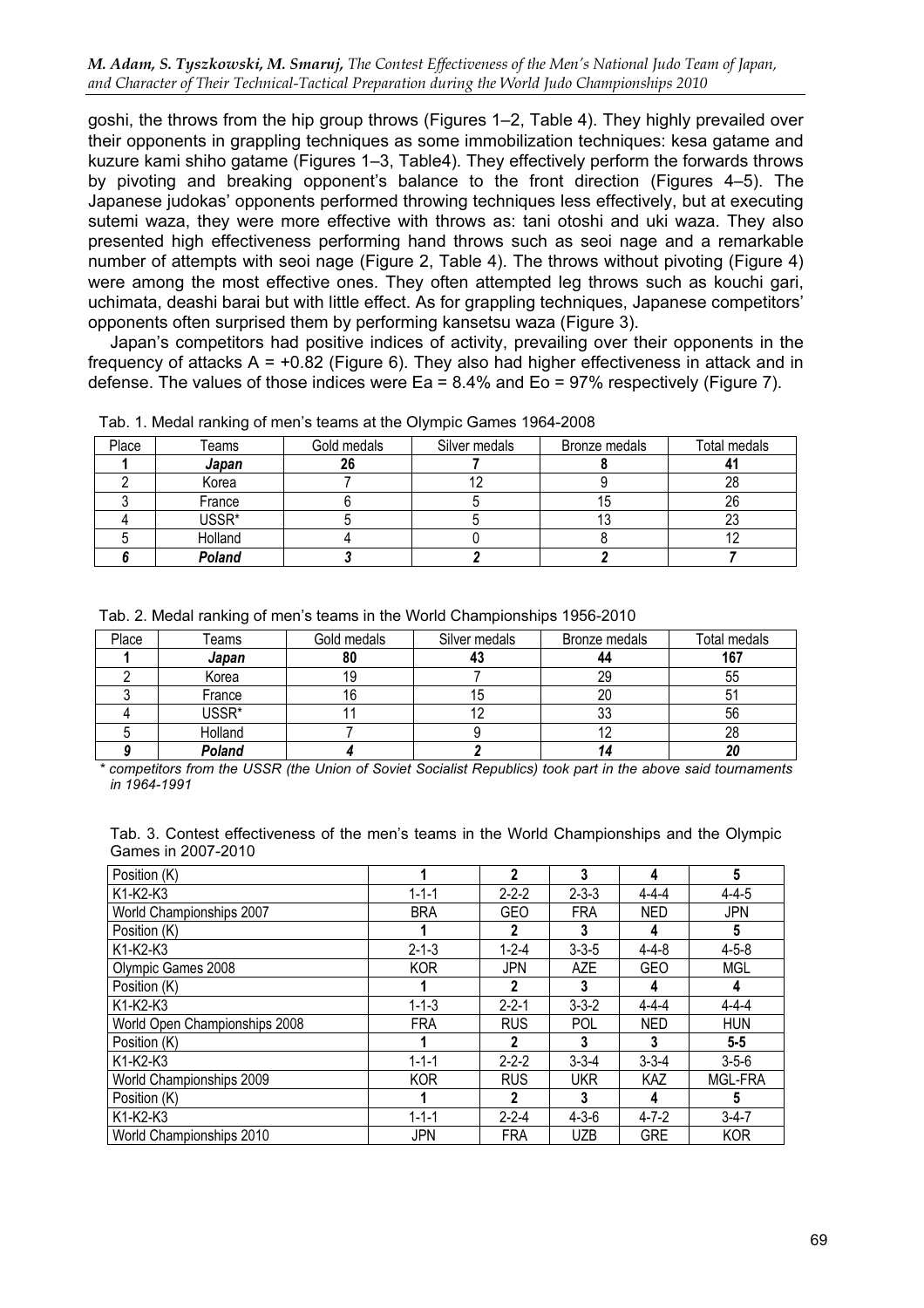

Fig. 1. Efficiency of throws and grappling techniques of Japan's judokas and their opponents



Fig. 2. Efficiency of throws of Japan's judokas and their opponents

Tab. 4. Techniques performed by Japanese competitors during the World Championships in Tokyo 2010

| Position (K) | K1 | K2 | K3 | Dominant techniques  | The techniques most often<br>performed | Number<br>of attacks |
|--------------|----|----|----|----------------------|----------------------------------------|----------------------|
|              |    |    |    | Uchimata             | Uchimata                               | 124                  |
|              |    | 3  | 3  | Osoto gari           | Seoi nage                              | 96                   |
|              | 3  | 2  | 2  | Seoi nage            | Deashi barai                           | 85                   |
|              | 4  | 4  | 4  | Kouchi gari          | Kouchi gari                            | 68                   |
| 5            | 4  | 5  | 5  | Harai goshi          | Ouchi gari                             | 57                   |
| 6            | 6  | 6  | 6  | Kesa gatame          | Tai otoshi                             | 53                   |
|              | 6  | 8  |    | Kami shiho gatame    | Osoto gari                             | 41                   |
|              | 6  | 8  |    | Ashi guruma          | Kosoto gari                            | 33                   |
| 9            | 9  | 8  | 9  | Sasae tsurikomi ashi | Soto makikomi                          | 32                   |
| 10           | 9  | 8  | 10 | Sode tsurikomi goshi | Harai goshi                            | 32                   |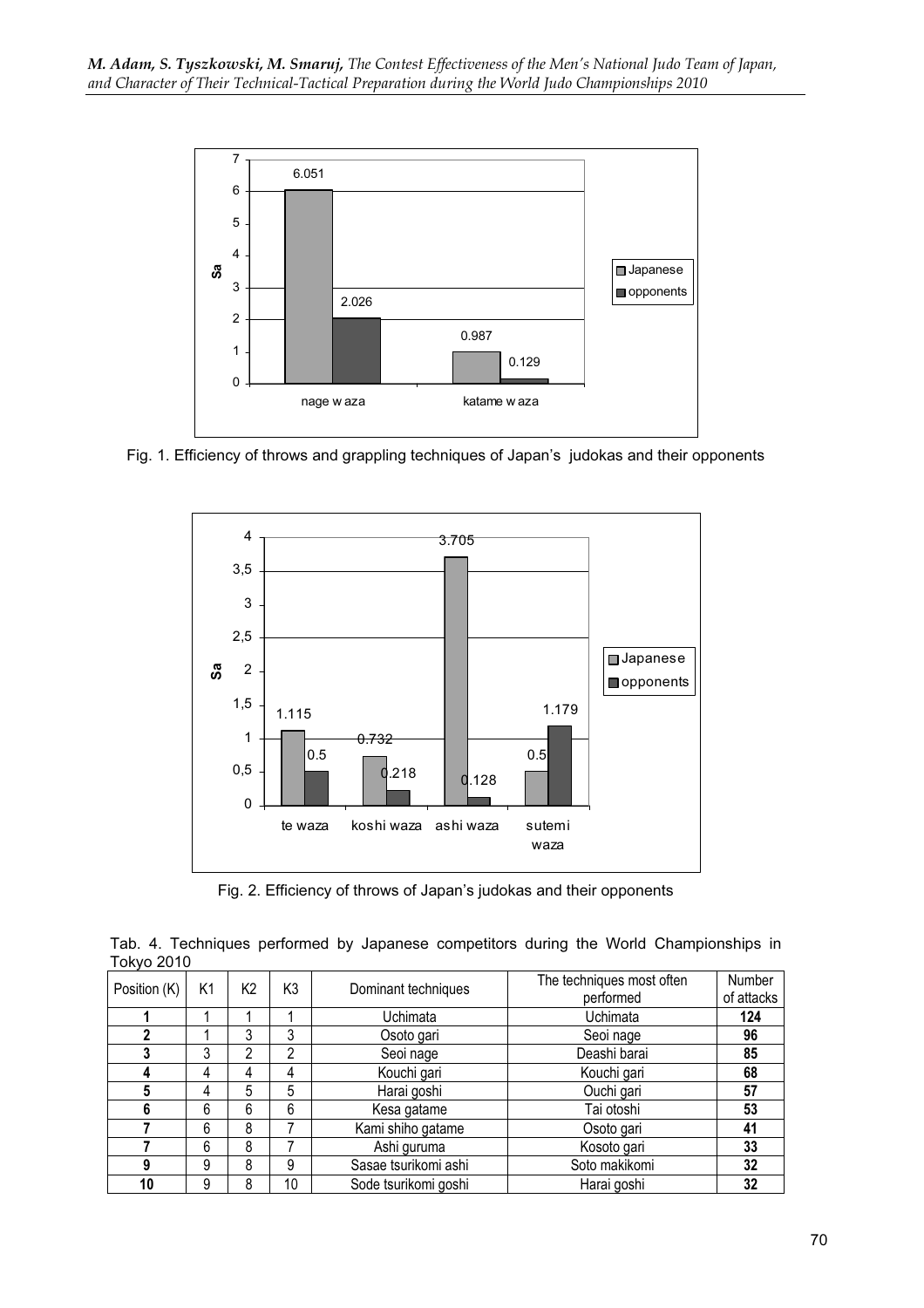| Position $(K)$ | K1 | K2 | K <sub>3</sub> | Dominant techniques | The techniques most often<br>performed | Number of<br>attacks |
|----------------|----|----|----------------|---------------------|----------------------------------------|----------------------|
|                |    |    |                | Tani otoshi         | Kouchi gari                            | 90                   |
|                |    |    |                | Uki waza            | Uchimata                               | 87                   |
|                |    |    |                | Seoi nage           | Deashi barai                           |                      |
|                |    |    |                | Harai goshi         | Seoi nage                              |                      |

Tab. 5. Techniques performed by the opponents of Japanese competitors during the World Championships in 2010



Fig. 3. Efficiency of grappling techniques of Japan's judokas and their opponents



Fig. 4. Throws performed with and without body pivots by Japan's judokas and their opponents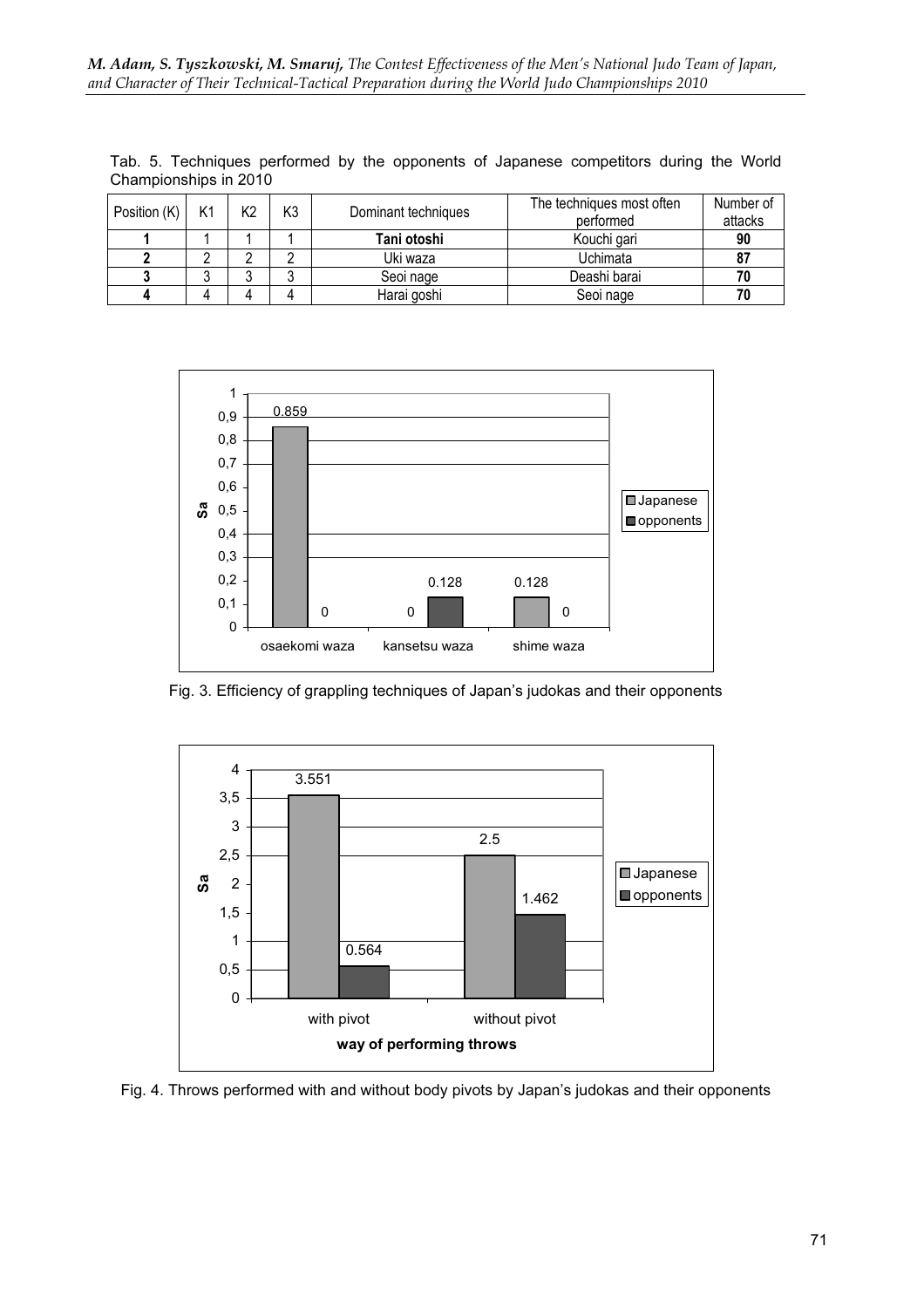

Fig. 5. Throws performed with breaking balance to the front and rear directions by the Japan's judokas and their opponents



Fig. 6. Numbers of attacks attempted per one contest by Japanese judokas and their opponents



Fig. 7. Effectiveness of attacks and defense of the Japan's judokas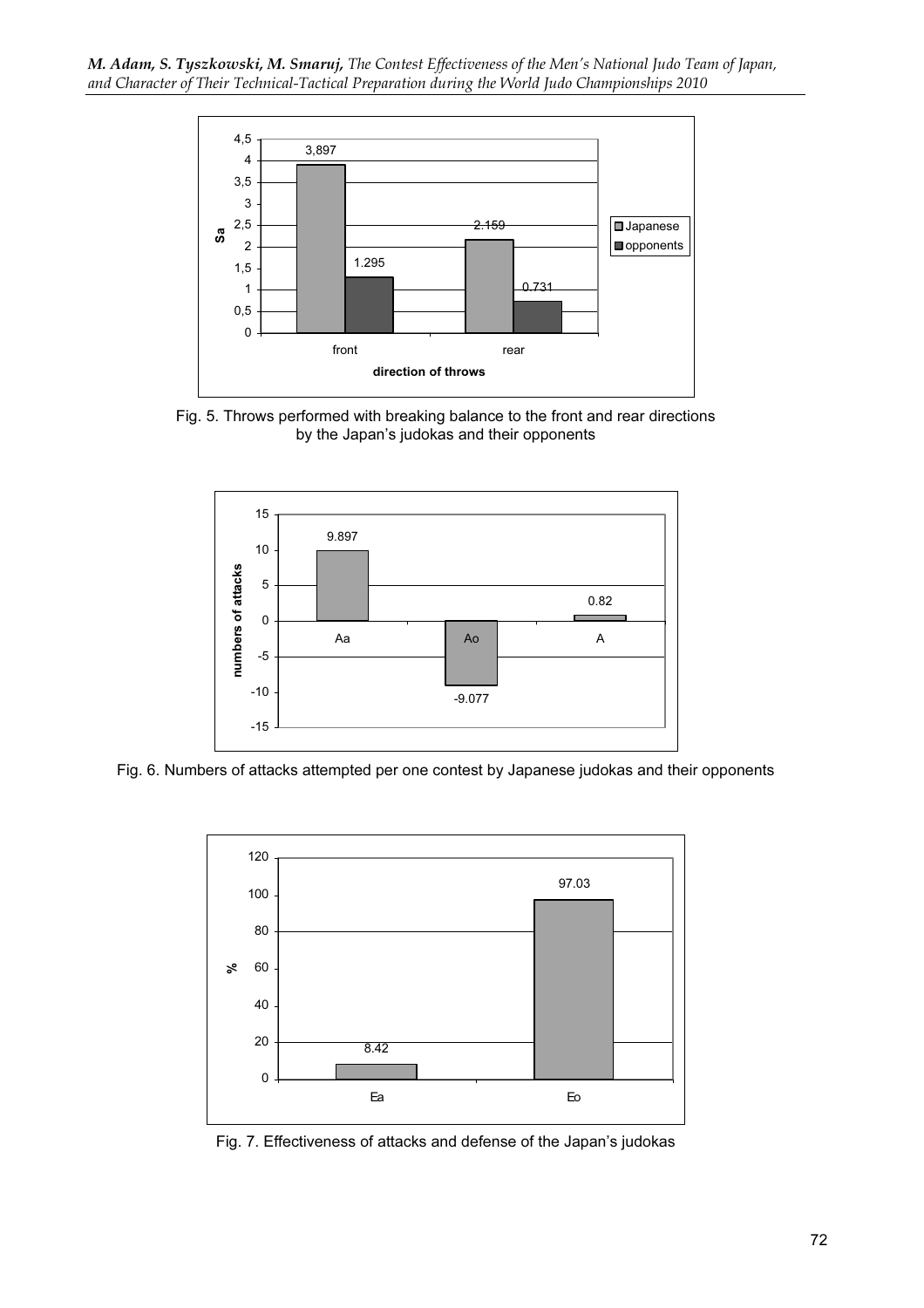# **Discussion**

The Japanese national judo team is an unquestionable leader among world judo teams, and their number of medals is remarkably higher than that of other teams, such as Korea, France, Brazil and Holland (Tables 1–2). In the past three years (2007-2009) the Japanese had lower sport results. However, after the introduction of new judo sport rules in 2010, Japanese male competitors regained their leading position (Table 3). The Japanese competitors prevail over their opponents, performing leg throws and grappling techniques (immobilizations) (Figures 1–3). They perform throws by pivoting and breaking opponents' balance to the front (Figures 4–5). Their opponents performed sutemi throws with high effectiveness ("sacrifice" throws) (Figures 2, 4). Japanese competitors also had a higher frequency of attacks and higher effectiveness both in attack and in defense (Figure 6–7). The value of those indices allows saying that every twelfth attack was successful, and their opponents had every thirty-third attack successful. One should consider that koka was cancelled in 2009, which may have resulted in decreasing the frequency of performing effective attacks and decreasing the value of the Ea index [4,5,6]. Observations and analyses of technical-tactical preparations of Japanese judokas have been carried out since the beginning of judo competitions. Otaki [7] carried out the observations of Japanese judokas' contests within 1929-1952, and he stated that majority of the contests were won by throws – 79.3%, and by grappling techniques – 20.7%. In the group by throws the most effective were the following throws: ashi waza 54.2%, koshi waza 27.1%, te waza 16.2% and sutemi waza 2.5%. Uchimata, osoto gari, harai goshi and seoi nage were dominant techniques within the group of throws, while within the grapplings osaekomi waza was the most effective technique (67.2%), then shime waza 23.1% and kansetsu waza 9.7%. The observations of the Japanese judokas by Thibault [8], between 1956–1960, manifested similar proportions: throws 77.8%, grapplings 22.2%; ashi waza 53%, koshi waza 23.4%, te waza 18.1% and sutemi waza 5.5%. Uchimata, osoto gari, seoi nage, tsurikomi goshi and harai goshi were the most effective throws. Among grapplings the most effective were: osaekomi waza 77.4% then shime waza 17.9% and kansetsu waza 4.7%. Contemporary judo competitions are analyzed by Japanese researchers [9–12]. Many competitors from the former USSR countries, Georgia, Russia, Uzbekistan, Ukraine, Kazakhstan, Estonia, Lithuania and Latvia, also successfully take part in judo competitions, and they win medals in the Olympic Games and the world championships. In those countries there are some types of national combat sports, which have been the source of techniques introduced to judo [13]. Various ways of grasping the opponent's legs were among those techniques. Those techniques, often executed in judo contests, affected the character of judo combat which became similar to free-style wrestling combat. Also competitors' standing postures are strongly bent forwards in order to have an opportunity to grasp legs.

As already said in this paper, some important changes were introduced to judo sport rules in 2009 and 2010. Previously (before 2009) competitors with poor technique but physically well-trained and with some experience of other combat styles could successfully compete in judo tournaments  $[14]$ .<sup>2</sup> Japan's judo competitors presented the return to "the traditional judo" style" of judo contest – without grasping legs – in the first prestigious tournament of the World Championships in 2010.

According to Tomiki [15], results in judo have three basic and objective factors: elasticity and muscular flexibility, static force and dynamic and efficient nervous–muscle layout. All the Japanese judokas have manifested the said factors. Excellent technical preparation of the Japanese judokas, manifests itself by economically performed judo techniques during contests. Japanese judokas can be overcome with excellent physical preparation, aiming for a good technical and tactical preparation [16].

 $2$  Cf. http://www.ijf.org/ and http://www.eju.net/